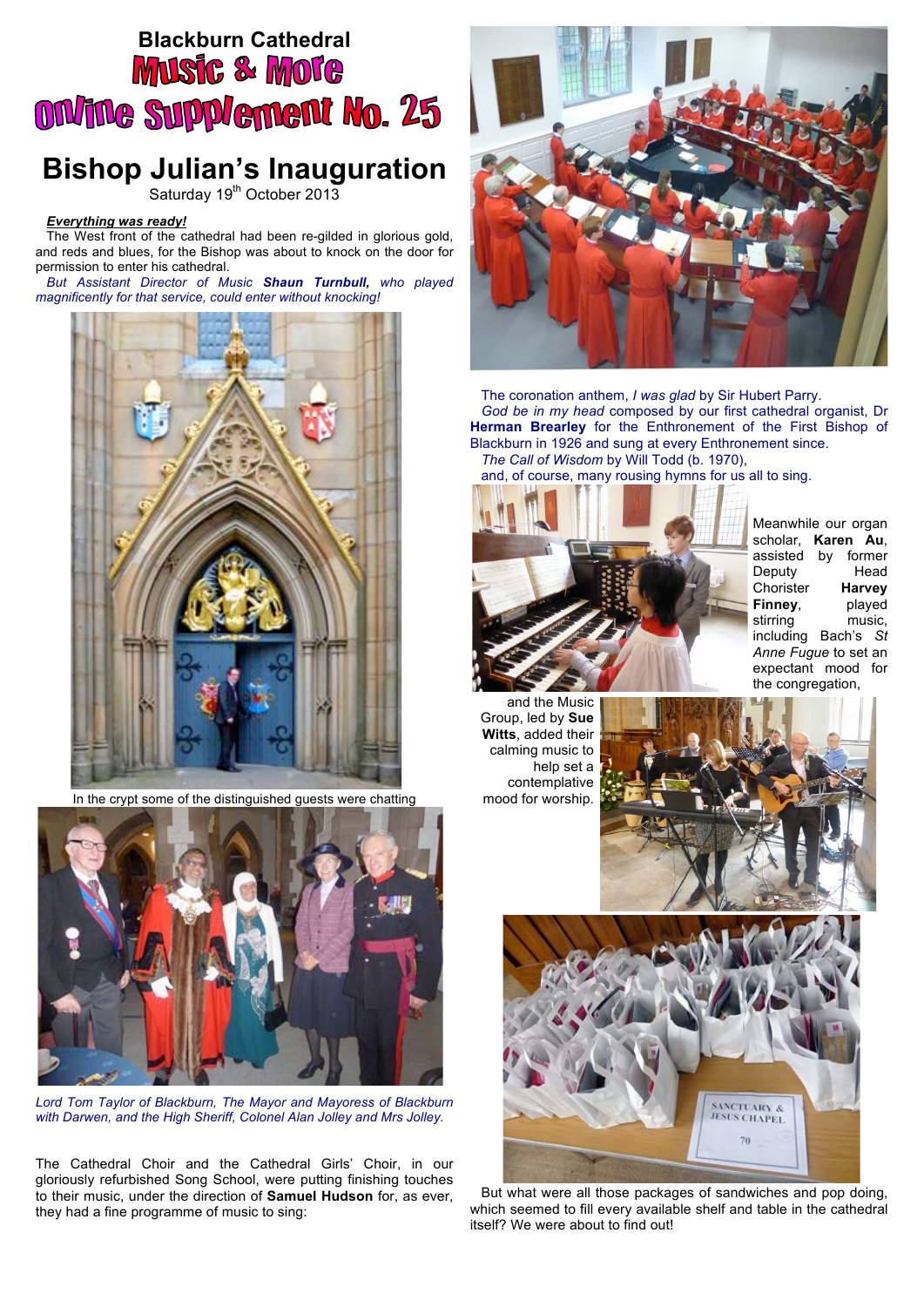**I**n the crypt **Canon Hindley** marshalled the scarlet-robed Mayors of the Diocese for their procession into the cathedral. They were headed by the Rt. Hon. **Jack Straw MP** who, a few days later announced that he would be retiring as Blackburn's MP in 2015…



… while Virger **Brian Newton** led the distinguished clergy and lay canons who were visiting us for this service.

On the extreme left can be seen **Lady Shuttleworth**, wife of the Lord Lieutenant who, alas, could not be with us as he was unwell.





**The Dean** welcomed the large congregation – saying that we should be seated when the bishop walked up the Nave after we'd all sung the processional hymn.

He added, with a touch<br>f humour, The of humour, sandwiches, which are available for everyone, should be eaten *after* the service!'

The opening hymn, **Sing praise to the Lord**  (a.k.a. *O praise ye the Lord*) was sung vigorously by everyone as the choir, clergy and<br>distinguished guests distinguished processed to their places in the chancel.



*One of our distinguished guests was the Bishop of Bloemfontein (below centre) – whose diocese in South Africa is twinned with ours.*